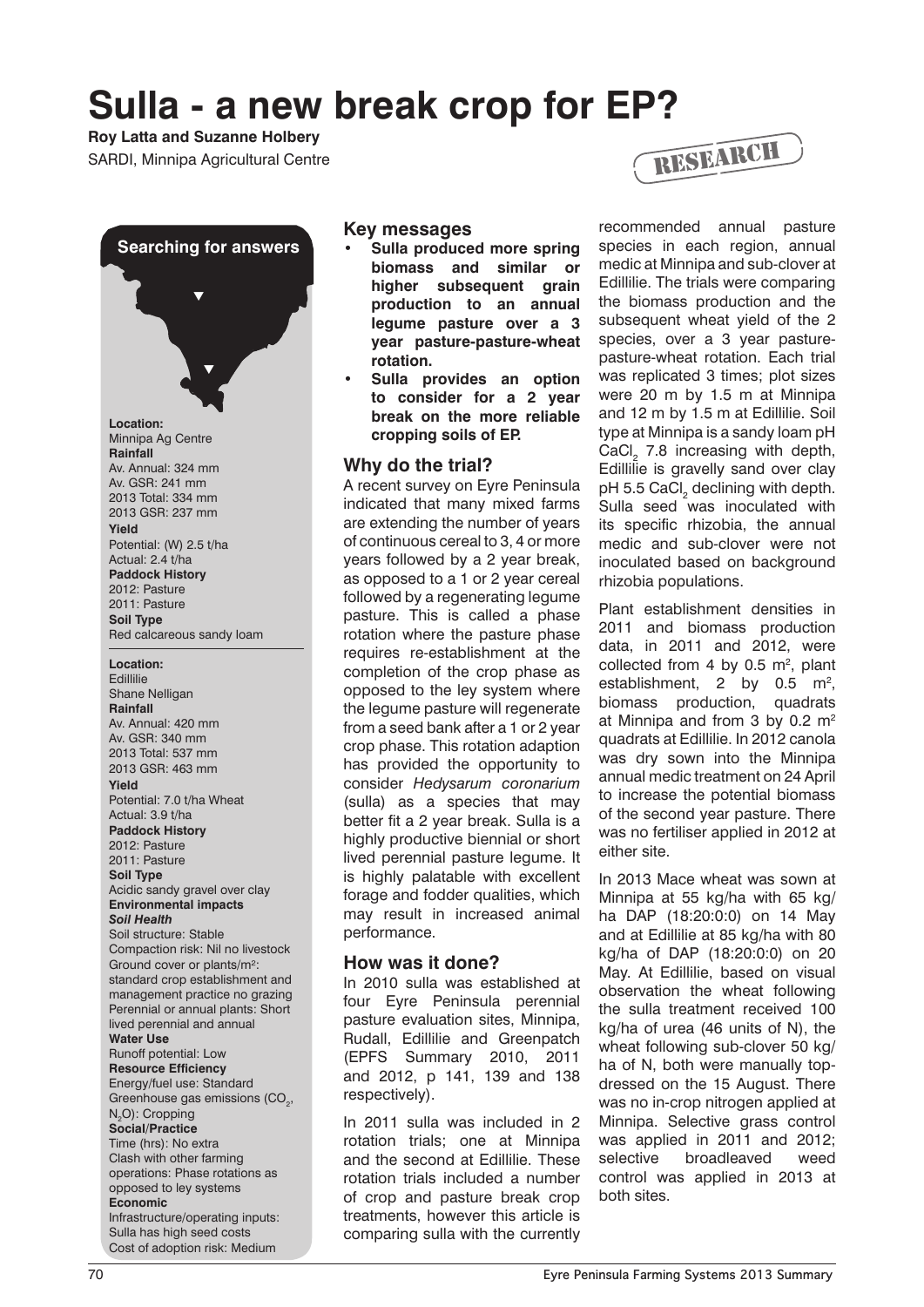**Break Crops**

| Table 1 Pasture variety, sowing date, seeding rate and fertiliser applied to sites at Minnipa and Edillilie |
|-------------------------------------------------------------------------------------------------------------|
| in 2011                                                                                                     |

| <b>Minnipa</b>   | <b>Variety</b>  | <b>Sowing Date</b> | <b>Seeding rate</b> | <b>Fertiliser</b> |
|------------------|-----------------|--------------------|---------------------|-------------------|
| Sulla            | Wilpena         | 2 May              | 5                   | 12 N and 13 P     |
| Annual medic     | Angel           | 2 May              | 5                   | 12 N and 13 P     |
| <b>Edilillie</b> |                 |                    |                     |                   |
| Sulla            | Wilpena         | 26 May             | 5                   | 18 N and 20 P     |
| Sub-clover       | <b>Dalkeith</b> | 26 May             | 10                  | 18 N and 20 P     |

Treatment means were not statistically significant due to only 2 treatments and 3 replicates being analysed (2 degrees of freedom), however the results are discussed in the context of data presented.

#### **What happened?**

The Eyre Peninsula perennial legume evaluation study 2010 to 2012 has shown sulla to be highly productive on EP cropping soils when rooting depth was not constrained, especially in the growing season following establishment.

Minnipa received average rain in 2011 and 2013 and below average in 2012. Rain at Edillilie was above average in 2011 and 2013 and slightly below in 2012.

Pasture plots were mown to simulate grazing immediately following each biomass sampling. Canola as part of the 2012 regenerated annual medic pasture at Minnipa was a declining proportion over the 3 samplings, 100% on 9 July, and 20% on 17 September.

The annual pastures produced similar or more biomass in the winter than sulla, apart from the Minnipa site in 2012 where an annual medic canola mix produced less. The sulla produced similar or increased spring biomass production at both sites in both years.

| Table 2 Minnipa and Edillilie 2011, 2012 and 2013 growing season and total annual rainfall (mm) |
|-------------------------------------------------------------------------------------------------|
|-------------------------------------------------------------------------------------------------|

|      | <b>Minnipa</b>         |               | <b>Edilillie</b>       |               |  |  |
|------|------------------------|---------------|------------------------|---------------|--|--|
|      | <b>April - October</b> | <b>Annual</b> | <b>April - October</b> | <b>Annual</b> |  |  |
| 2011 | 252                    | 404           | 422                    | 500           |  |  |
| 2012 | 185                    | 253           | 290                    | 400           |  |  |
| 2013 | 237                    | 334           | 463                    | 537           |  |  |
| Mean | 242                    | 325           | 340                    | 420           |  |  |

*Table 3 Minnipa and Edillilie sulla and annual medic/sub-clover plant establishment (plants/m2 ) in 2011 and biomass production (tDM/ha) in 2011 and 2012*

|                           | 2011          |        |               | 2012    |          |         |
|---------------------------|---------------|--------|---------------|---------|----------|---------|
|                           | ( $plts/m2$ ) |        | (tDM/ha)      |         | (tDM/ha) |         |
| <b>Minnipa</b>            | 27 May        | 11 Aug | 19 Sept       | 9 July  | 8 Aug    | 17 Sept |
| Annual medic (& canola**) | 123           | 2.1    | $\star$       | 0.5     | 1.7      | 1.3     |
| Sulla                     | 26            | < 0.1  | 3             |         | 3.3      | 1.9     |
| <b>Edilillie</b>          | 17 June       | 1 Sept | <b>22 Oct</b> | 13 July | 22 Aug   | 1 Oct   |
| Sub-clover                | 170           | 1.5    | 4.4           | 0.8     | 1.9      | 2.1     |
| Sulla                     | 49            | 0.1    | 6.7           | 0.5     | 1.1      | 2.4     |

*\*Annual medic did not recover following 11 August mowing (simulated grazing treatment) as a result of powdery mildew infestation.*

*\*\*In 2012 only.*

*Table 4 Minnipa and Edillilie soil water content (mm) and nitrogen (mg/kg NH<sub>4</sub> and NO<sub>3</sub>) in April, grass weed populations (plants/m2 ) in July and wheat grain yield (t/ha) and protein content (%) in 2013*

|                  | Soil water   | Soil nitrogen | <b>Grass weeds</b> | <b>Grain yield</b> | <b>Grain protein</b> |
|------------------|--------------|---------------|--------------------|--------------------|----------------------|
| <b>Minnipa</b>   | $(0-1.2 m)$  | $(0-0.3 m)$   | ( $plts/m2$ )      | (t/ha)             | (%)                  |
| Annual medic     | 113          | 42            | 10                 | 2.4                | 10.3                 |
| Sulla            | 111          | 50            | 20                 | 2.2                | 11.4                 |
| <b>Edilillie</b> | $(0-0.6)$ m) | $(0-0.1 m)$   |                    |                    |                      |
| Sub-clover       | 91           | 29            | 16                 | 3                  | 9.6                  |
| Sulla            | 87           | 20            | 5                  | 3.9                | 9.9                  |